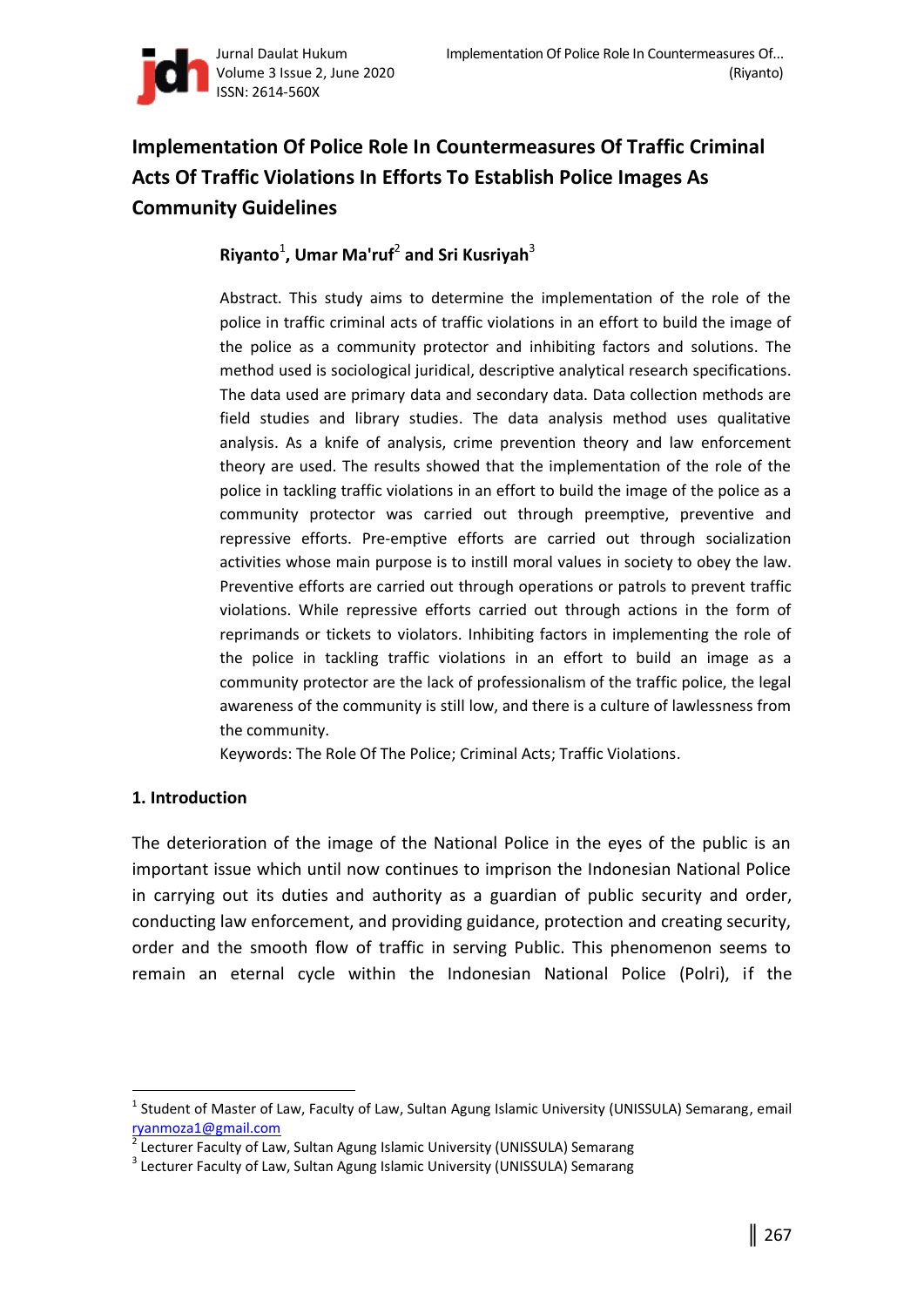commitment of professionalism, transparency and accountability is not manifested in the attitudes and actions of the police in carrying out daily duties and authority.<sup>4</sup>

The performance of the police has been running as it should according to the legal rules that govern it. There are many police achievements recorded, documented and reported, but they have not been able to defeat the negative image that developed. Often the police institution experiences image degradation caused by one or two persons alone.

The campaign for a good image has been carried out programmatically by police agencies in each region to the center, and vice versa. But it has not been able to fight the negative image that comes to attack massively. Allegedly, this is because police procedures require strict administration and instructions. The structure of leadership and the flow of communication make it such a pattern and climate.<sup>5</sup>

One effort to build the image of the National Police in overcoming traffic violations in Blora Regency is the implementation of the E-Ticket (Electronic Traffic) program issued by the National Police Traffic Police. E-Ticket is a *Satlantas* program for improving public services and reducing the practice of extortion. Every citizen who commits an offense will be given a ticket from the Blora Traffic Police Precinct and immediately pays the ticket fine at the bank by showing the ticket.

For violators who do not recognize the violation, the person concerned will attend court in court. With the E-Ticket program, It is expected that all personnel of the Blora Police Traffic Unit can carry out their duties as well as possible and are ready to carry out the E-Ticket program so get a positive image and trust from the community.<sup>6</sup>

Based on the description above, the authors are interested in conducting research with the title: "Implementation Of Police Role In Countermeasures Of Traffic Criminal Acts Of Traffic Violations In Efforts To Establish Police Images As Community Guidelines".

Based on the background description described above, the following problems are formulated: How Is The Implementation Of Police Role In Countermeasures Of Traffic Criminal Acts Of Traffic Violations In Efforts To Establish Police Images As Community Guidelines? What Factors Are Obstacles In Implementation Of Police Role In Countermeasures Of Traffic Criminal Acts Of Traffic Violations In Efforts To Establish Police Images As Community Guidelines And What Is The Solution?

#### **Research Methods**

 $\overline{a}$ 

<sup>4</sup> Jaya Suprana, 1995, "*Polisi dan Pelayanan Masyarakat",* Police National Seminar Paper I, organized by the UNDIP Police Study Center, 1995, p. 1

<sup>5</sup> Abdullah Khusairi, "Membangun Citra Positif Polri (*Sebuah Strategi Menguasai Media Massa & Media Sosial*)", Paper in Limited Discussion with the Head of Public Relations of West Sumatra Regional Police, January 2016, [\(https://www.academia.edu,](https://www.academia.edu/) accessed 20 November 2019)

<sup>&</sup>lt;sup>6</sup> Biar Polisi Lalu Lintas Blora Tak Pungli maka Dikenalkan e-tilang, [\(https://www.murianews.com,](https://www.murianews.com/) accessed November 20, 2019).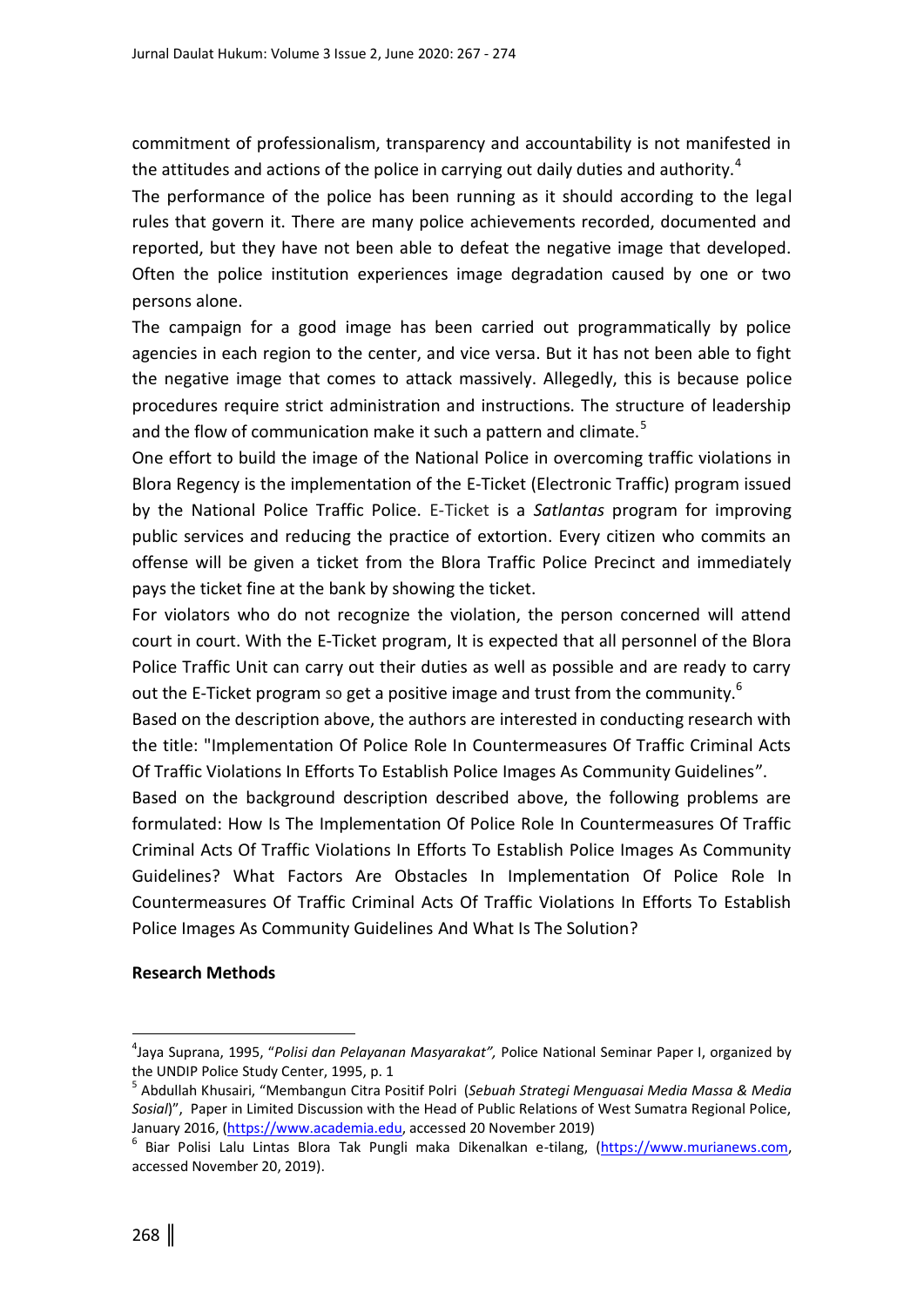

The method used in this research is the sociological juridical approach, namely a method of procedure used to solve research problems by researching secondary data first and then proceeding with conducting research on primary data in the field.<sup>7</sup> The research specifications are analytical descriptive, while the sources and types of data used are primary data and secondary data. Methods of data collection by field study and literature study. The data analysis method uses qualitative analysis.

### **2. Results And Discussion**

# **2.1. Implementation Of Police Role In Countermeasures Of Traffic Criminal Acts Of Traffic Violations In Efforts To Establish Police Images As Community Guidelines**

Based on the results of research at the Blora Police Station, it is known that the implementation of the role of the police in tackling traffic offenses in an effort to build the image of the police as a community protector is through pre-emptive (deterrence), preventive and repressive measures.

• Pre-emptive effort (deterrence)

Based on the results of interviews with the Blora Headquarters of Saltantas Police, the preemptive efforts undertaken to tackle traffic violations are through Round Explanation (*Penling*), Extra curricular for safety riding, Police going to school, Police Friends of Children (PSA), and socialization of the dangers of using mobile phones. when driving <sup>8</sup>

• Preventive measures

Preventive efforts undertaken by the Blora Police Traffic Unit are through activities:<sup>9</sup>

- Bus crew and bus inspections at the terminal

The bus and bus crew inspection activities are carried out at the terminal with the relevant agencies.

- Temple obedient operation

Operation Obedient Temple aims to increase public awareness in the fields of security, safety, order and fluency in traffic. The 2019 Temple Compliance Operation prioritizes a measurable and humanist law enforcement process in the form of a ticket to traffic violators. Drivers are also encouraged to give priority to safety when using a vehicle. The appeal is always conveyed at every opportunity such as socialization or raids.

- Zebra operation

 $\overline{a}$ 

The efforts of the Blora Police *Satlantas* in suppressing the level of traffic violations by zebra operations. The target of Zebra Candi Operation 2019 is a

 $^8$  The results of an interview with IPDA Panca Driyanto as Head of Unit of the Police Traffic Unit of Blora, 21 February 2020.

<sup>7</sup> Ronny Hanitijo Soemitro, 1989, *Metodologi Penelitian Hukum dan Jurimetri*, Ghalia, Jakarta, p.9

<sup>&</sup>lt;sup>9</sup> Results of Interview with AKP Dodiawan S as Kasatlantas Blora Regional Police, on 18 February 2020.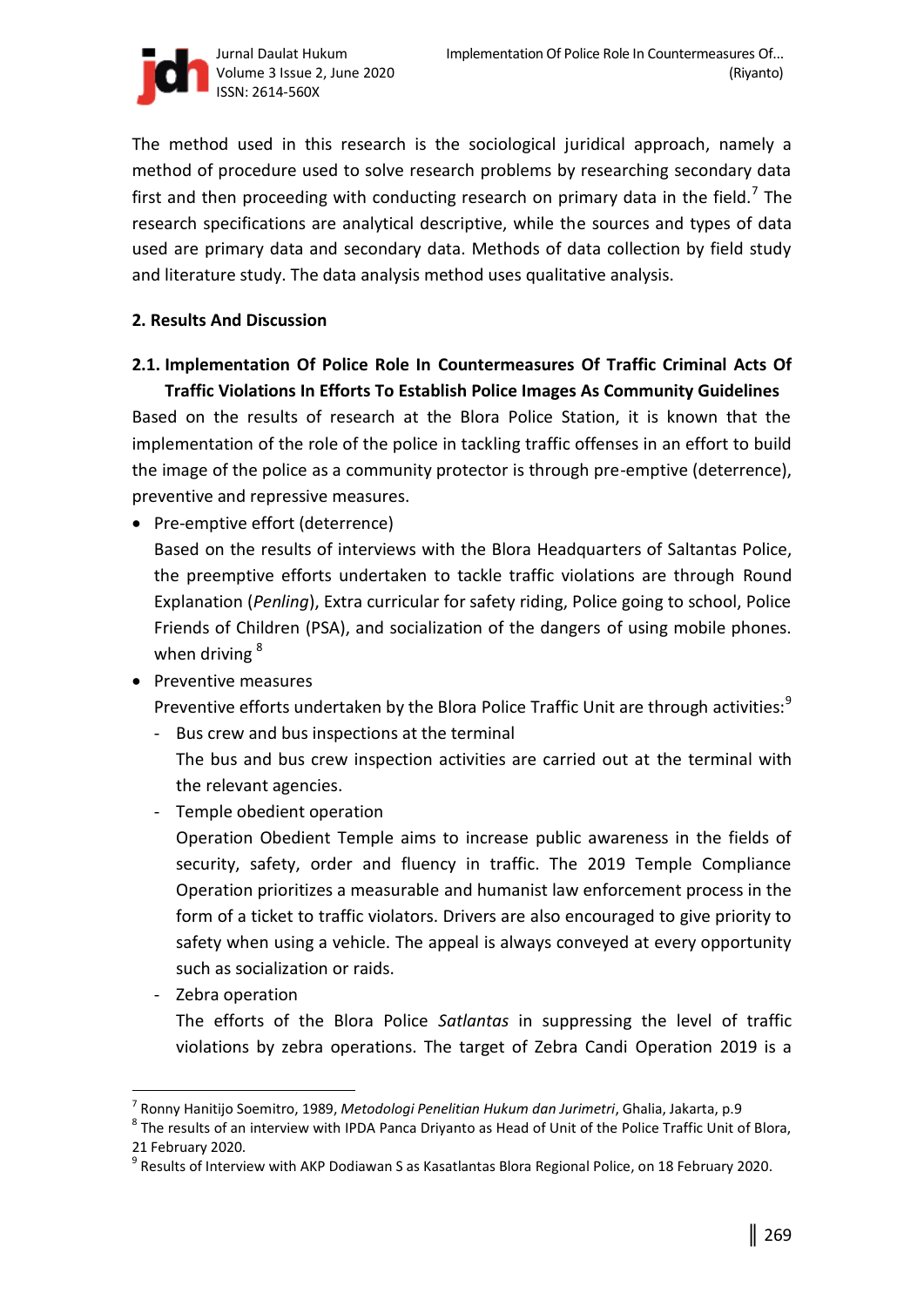violation that can lead to fatality of accident victims. This is done to reduce the number of victims and the number of traffic accidents.

- Patrol

Blora Police *Satlantas* conducts patrol activities every morning, afternoon and night to reduce the level of traffic violations that can trigger traffic accidents. Patrols are usually carried out around Street of Blora-Cepu.

• Repressive measures (repression)

Repressive effort is an effort made after the occurrence of traffic violations with law enforcement as well as the imposition of sentences on the perpetrators of traffic violations. The actions taken by the Blora Police *Satlantas* officers were to take action in the form of a reprimand and the issuance of a ticket.<sup>10</sup>

- Enforcement with reprimand.

Repression with reprimand is regulated in Article 265 paragraph (3) of Act No. 22 of 2009 On Traffic and Road Transportation which states that to carry out an action in the form of motorized vehicle inspection, the Republic of Indonesia police officers are authorized to take other actions in the form of stopping motorized vehicles, request information from the driver and take other legal actions responsibly.

- Enforcement by giving a ticket

This relates to article 265 paragraph (1) item (a) of Act No. 22 of 2009 On Traffic and Road Transportation which states that the inspection of motorized vehicles on the road which includes checking of driving licenses, letters of motorized vehicle numbers, certificates try motorized vehicles, motorized vehicle number signs, or motorized vehicle signs. Any motorist who violates the above provisions will be dealt with a ticket.

In repressive efforts to tackle traffic violations, the Blora Police Traffic Police Unit acts as an investigator. The Blora Police *Satlantas* has made every effort to take action against the perpetrators of traffic violations in the form of warnings or tickets. In 2017 there were 80,888 cases of traffic violations that were dealt with by the Blora Police Traffic Unit, while in 2018 traffic violations cases were handled by the Blora Police Traffic Unit as many as 90,782 cases and in 2019 cases of traffic violations acted by the Blora Police Traffic Unit were as many as 48,942 cases.

Based on the results of interviews with Ka*Satlantas* Blora Police, when the operation was carried out especially in the zebra temple operation in 2019, the offenders who were ticketed could be immediately held for trial at the site. In this case acted as the sole judge, Blora Morinda Krisna as District Court Judge. The on-site assembly is to simplify and shorten the time of the community in completing the ticketing process.

 $\overline{a}$ 

 $10$  Results of an Interview with AKP Dodiawan S, as Kasatlantas Blora Regional Police, on 18 February 2020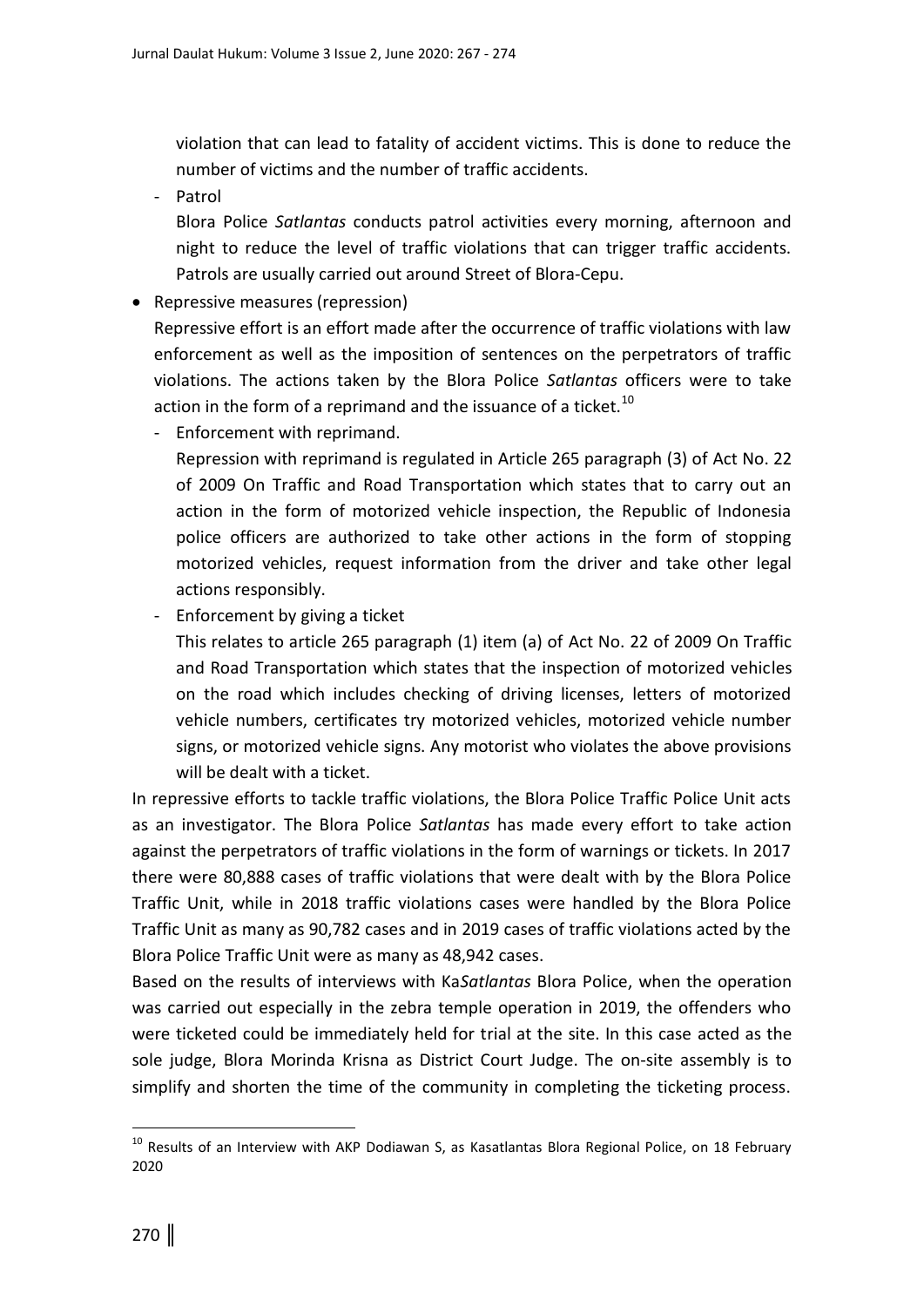

Through these activities, the community can directly hold a hearing and decide directly by the judge regarding the fine. Furthermore, the violators can immediately take confiscated evidence. In the operation, the on-site trial began with a joint operation carried out by Blora Police Officers and the Blora Transportation Office. It also provided a *Samsat* Blora Around Mobile Car.

In the process of investigating traffic violations (ticketing) is done very easily and simply, besides that there are no known accusation letters and the inspection procedure has been made by the police in the form of a form consisting of 5 parts namely:

- Red form for violators
- blue and green forms for the court
- Yellow form for the police
- White form for prosecutors

With these forms already prepared, if the perpetrators are proven to have committed a traffic violation, the police can immediately request a signature from the violators who have committed the violation and also signed by the investigating officer to be submitted to the court. Investigation of road traffic offenses is not required by the public prosecutor, nor is BAP (Minutes of Examination) required. The ticket from the direct investigator can be considered as a warrant.

The role of the police in overcoming the crime of traffic violations at Blora Police Station in order to build the image of the police as a community protector has been in accordance with crime prevention theory. In the theory of crime prevention it is stated that crime prevention efforts are proactive and reactive activities directed at perpetrators and victims, and in the social and physical environment, which are carried out before or after a crime has been committed through pre-emptive, preventive and repressive measures.<sup>11</sup>

# **2.2. Inhibiting Factors in Implementing the Role of the Police in the Prevention of Criminal Acts of Traffic Violations in Efforts to Build an Image as a Community Protector and Its Solution**

The implementation of the role of the police in tackling traffic crime in building an image as a community protector does not always run smoothly. There are several inhibiting factors in its implementation, namely: $^{12}$ 

Lack of professionalism in the traffic police

 $\overline{a}$ 

Traffic police in carrying out their duties directly intersect with people who commit violations. Based on the results of an interview with one of the residents, it turns

<sup>11</sup>Markas Besar Kepolisian Negara Republik Indonesia, 2005, *Perpolisian Masyarakat*, Jakarta, p. 2

<sup>&</sup>lt;sup>12</sup> Results of an Interview with AKP Dodiawan S, as Kasatlantas Blora Regional Police, on 18 February 2020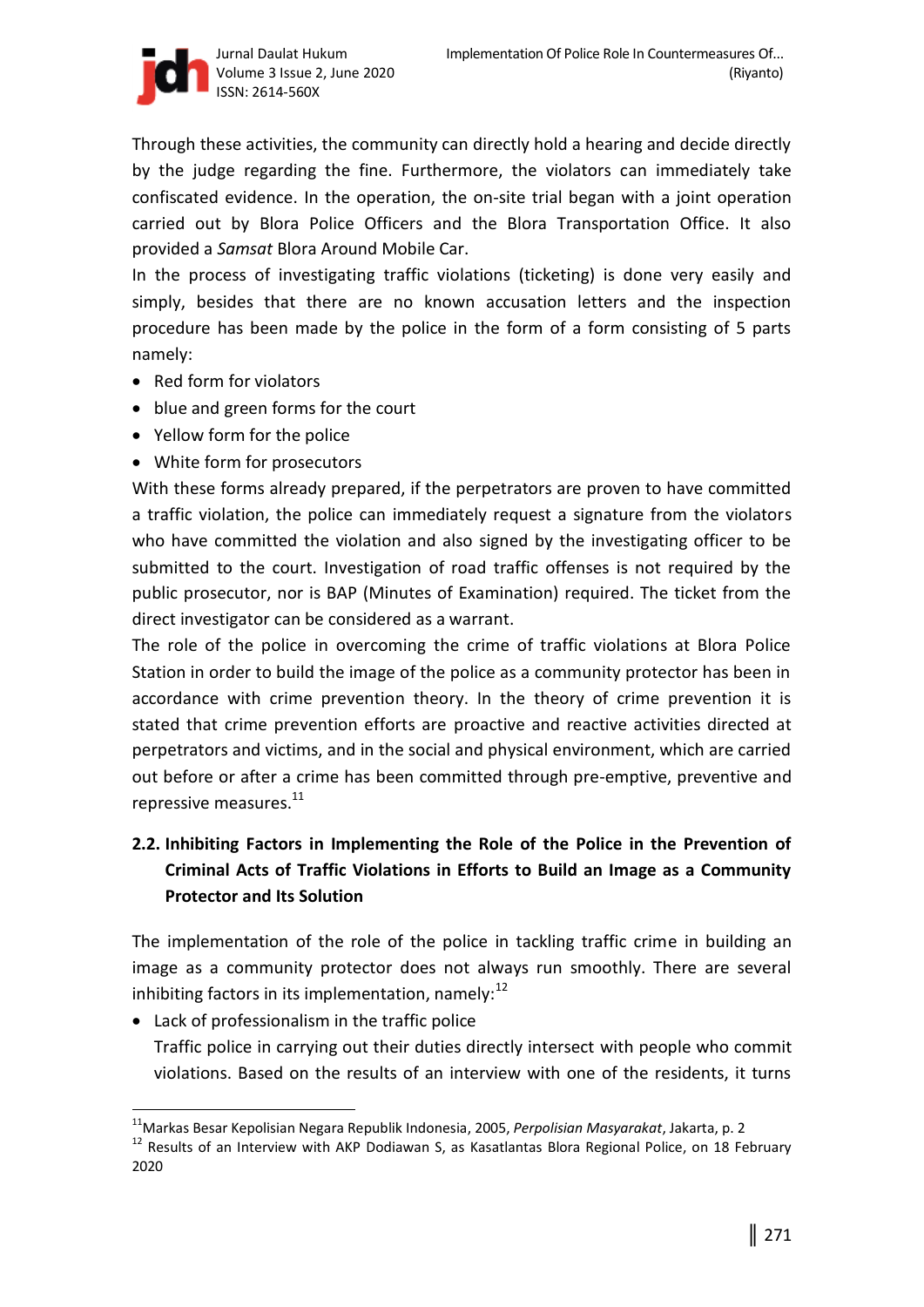out there are still police officers who still take bribes from motorists when conducting traffic violation operations. One truck driver stated that there were still police officers who wanted to be paid on the spot when they were found not to complete vehicle documents such as late paying taxes or KIR testing.<sup>13</sup>

The attitude of some police officers who are still willing to be paid on the spot in the event of a traffic violation still reflects the bad image of the police. Although not all police officers are willing to be at peace with traffic violators, it is undeniable that such habits still exist and are still ongoing today.

The professionalism of members of the traffic police in carrying out their duties is a very significant problem. The police as a law enforcement officer is one of the keys in realizing good law enforcement and if at that central point has been damaged it is certain that law enforcement in Indonesia will be stagnant.

To overcome this, Blora Regional Police conducts routine activities in the form of recitation of Spiritual and Mental Guidance routinely. In addition, the E*-*Ticket program is a *Satlantas* program for improving public services and reducing the practice of extortion. Every citizen who commits an offense will be given a ticket from the Blora Traffic Police Precinct and immediately pays the ticket fine at the bank by showing the ticket. With the E-Ticket program, It is expected that all personnel of the Blora Police Traffic Unit can carry out their duties as well as possible and are ready to carry out the E-Ticket program so get a positive image and trust from the community.

# The level of public awareness is still low

The level of public awareness of Blora Regency is still low in traffic. This can be seen from the many traffic violations that occur such as frequent drivers not paying heed to traffic signs such as running through red lights, not wearing helmets, breaking markers, not having a SIM, or completeness of vehicles that have not been equipped. The Blora community still has the character of underestimating safety and driving safety.

In order to overcome these obstacles, the Blora Police Satlatas ranks continue to socialize the culture of orderly traffic with various socialization and safety riding activities carried out in schools, motorcycle clubs and the general public, holding operations, and enforcement with speeding tickets. Through these activities, it is hoped that the public will become more aware, orderly and obedient, and disciplined in driving and obeying the laws and regulations in traffic. In addition, it is also to increase public awareness and compliance in order to create security in order safety and traffic management (*Kamseltibcarlantas*).

Community cultural factors that are not law-abiding

 $\overline{a}$ 

<sup>&</sup>lt;sup>13</sup> Results of an interview with Mr. Rahmat, one of the truck drivers in Blora on February 2, 2020.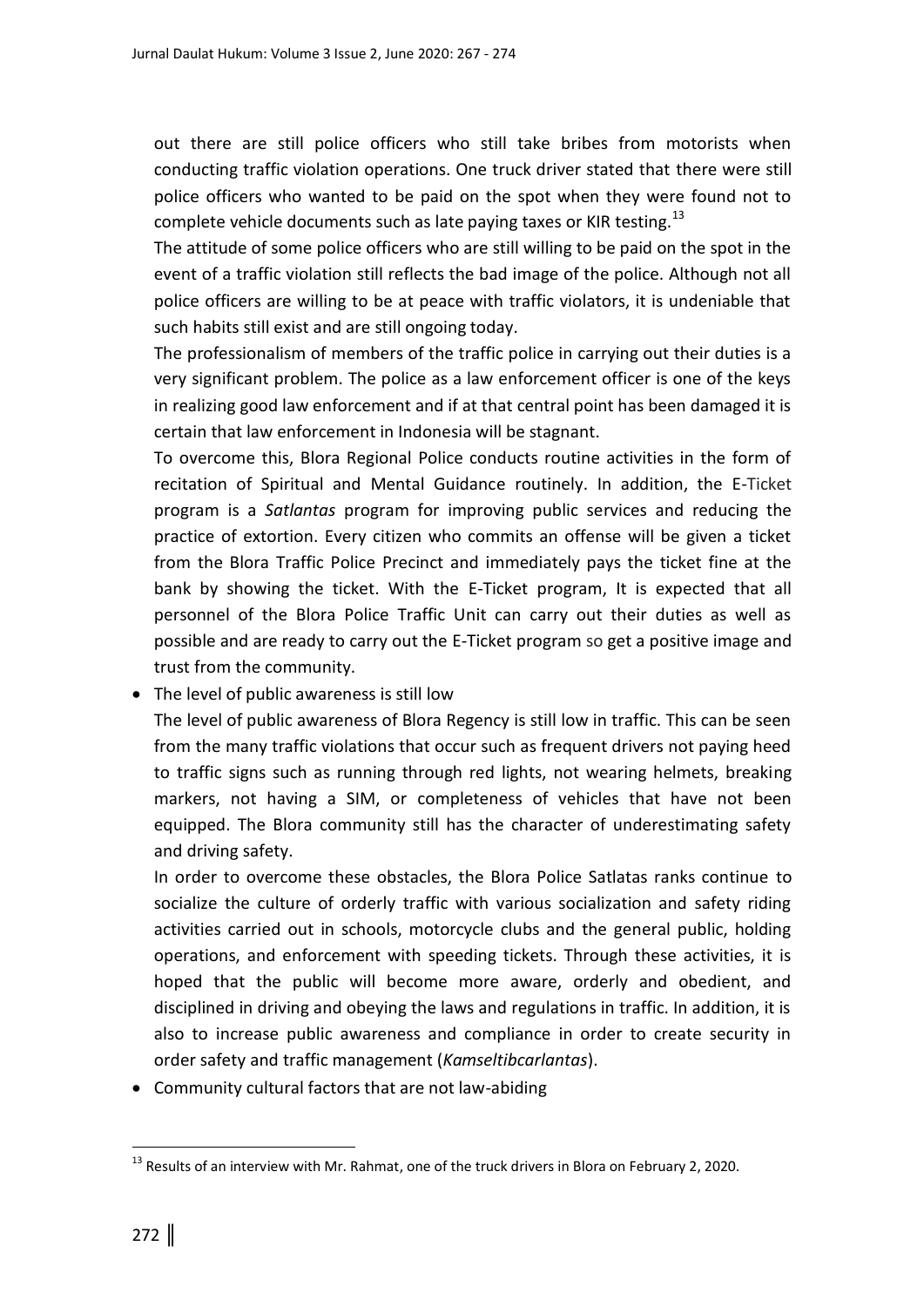Jurnal Daulat Hukum Volume 3 Issue 2, June 2020 ISSN: 2614-560X

The legal culture of the people in the Blora district police jurisdiction is still low. This can be seen from the habit of people who do not heed the traffic rules if there are no police officers on guard on the road. For example, new people will wear helmets when driving if the road is passed there is an officer on guard. Violations of traffic signs often occur and have become a habit such as parking under traffic signs that are forbidden to park in that place, turning the direction is not in accordance with the rules, and stopping in front of the sign prohibiting stop has become a common and frequent activity. done by the community. In addition, the culture of uncomfortable (*Pekewuh*) that develops in the community influences law enforcement in traffic violations.

To overcome these obstacles, the Blora Police Traffic Unit seeks to instill a culture of orderly traffic through socialization activities to the community.

# **3. Closing**

# **3.1. Conclusion**

- The implementation of the role of the police in overcoming the crime of traffic violations in an effort to build the image of the police as a community protector is carried out through pre-emptive, preventive and repressive efforts.
- Inhibiting factors in implementing the role of the police in tackling traffic violations in an effort to build an image as a community protector are the lack of professionalism of the traffic police, the legal awareness of the community is still low, and there is a culture of lawlessness from the community. As a solution to overcome these obstacles is the spiritual and mental development (*Binrohtal*) and the application of E-Ticketing, fostering the community through preemptive, preventive and repressive efforts so that the community is aware of the law, and inculcating a law-abiding culture towards the community through socialization activities.

#### **3.2. Suggestion**

- For the police, it should improve the professionalism of work so that it can support the implementation of duties as a traffic police.
- For the community, it should take part in supporting the creation of an orderly traffic by complying with the applicable laws and regulations in traffic

#### **4. References**

**Book** 

(Riyanto)